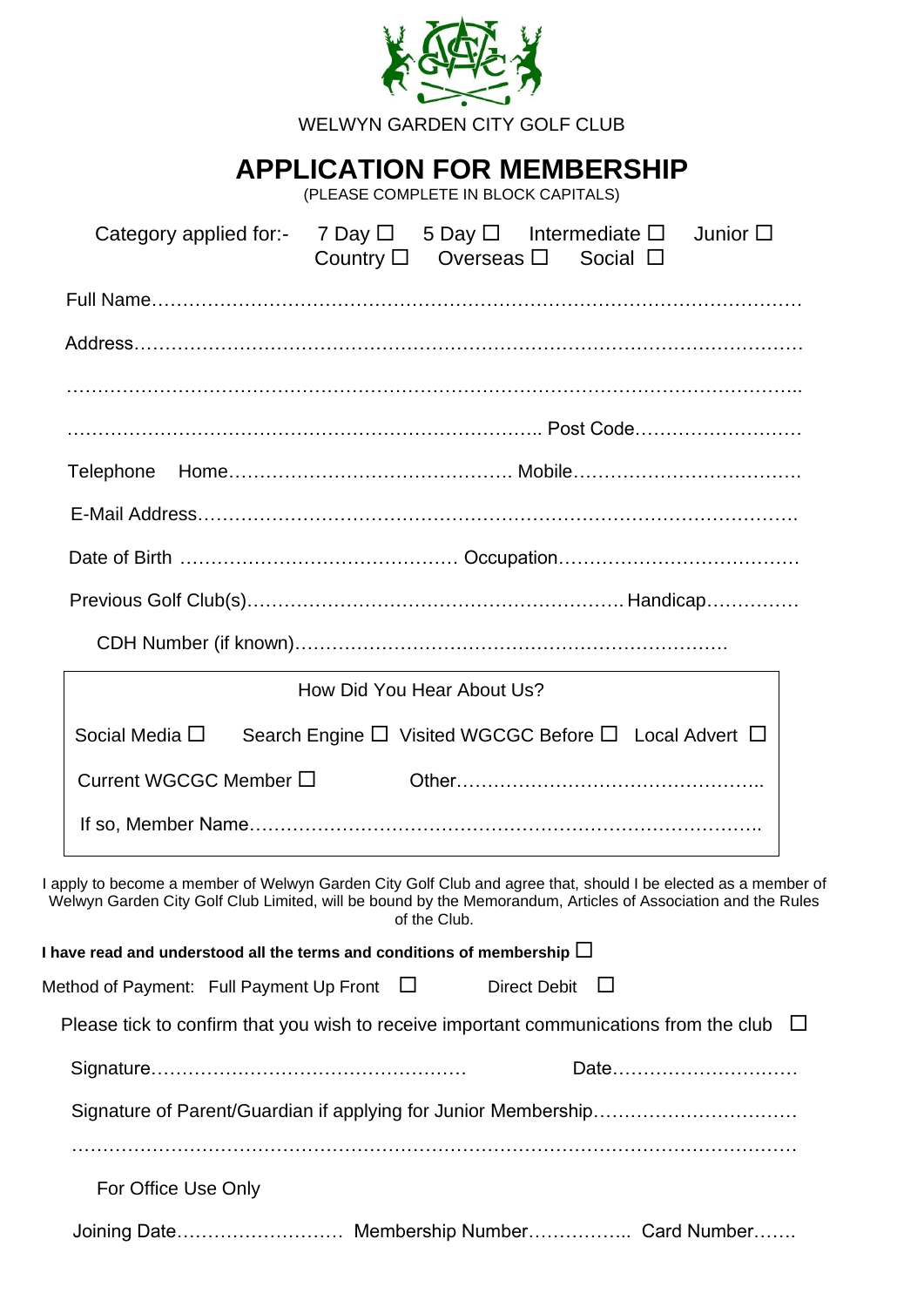

### **Membership Terms & Conditions**

- 1. **All memberships are annual memberships, running from 1 April, or such subsequent date if joining part way through the membership year, and finishing on 31 March each year**.
- 2. Although the Board allows members to pay their annual membership using an easy payment plan, this in no way reduces the obligation to pay for the whole year's membership.
- 3. Members are able to upgrade their membership to a higher category at any time during a membership year, but can only change to a lower category at the end of a membership year.
- 4. Full and 5 day members are required to pay a bar levy of £100, and Social members £40 with their subscription. If this initial amount is not used during the membership year it will be removed from the member's bar account at the end of the year.
- 5. Members joining part way through a membership year will pay pro rata fees.
- 6. There is no option to suspend a membership during the course of the membership year.
- 7. The Board can, at its absolute discretion, only in exceptional circumstances, agree to amend a membership category and / or subscription part way through a membership year.
- 8. Direct Debit Payment Direct debits will be taken on or after 10<sup>th</sup> of every month, from April to January, unless otherwise agreed. A £20 admin fee is charged for anyone paying on an easy payment plan. If you have been paying on direct debit, your direct debit will automatically continue the following year unless you notify us otherwise.
- 9. Credit and Debit Card Payments We prefer not to take subscription payments in this way, as we are no longer allowed to pass on the charges that we incur for taking payment through the card machines. We prefer bank payment where possible – details below:<br>WGCGC Ltd Sort Code: 20-92-54 Acc No: 80946338 **WGCGC Ltd Sort Code: 20-92-54 Acc No: 80946338 Ref: Surname/Member No**
- 10.Late Payment Administration Fee

As well as withdrawing all membership privileges until payment is received, an admin fee of £50 is charged to anyone paying subscriptions after 30 April. This fee also applies for those paying on direct debit, whose first payment does not go through on 10 April, and which is not settled by 30 April.

This is to ensure that those who pay promptly are protected and not penalised for doing so.

I agree to the above terms and conditions.

Signature: \_\_\_\_\_\_\_\_\_\_\_\_\_\_\_\_\_\_\_\_\_\_\_\_\_\_\_\_\_\_\_\_\_\_\_ Date:\_\_\_\_\_\_\_\_\_\_\_\_\_\_\_\_\_\_\_\_\_\_\_